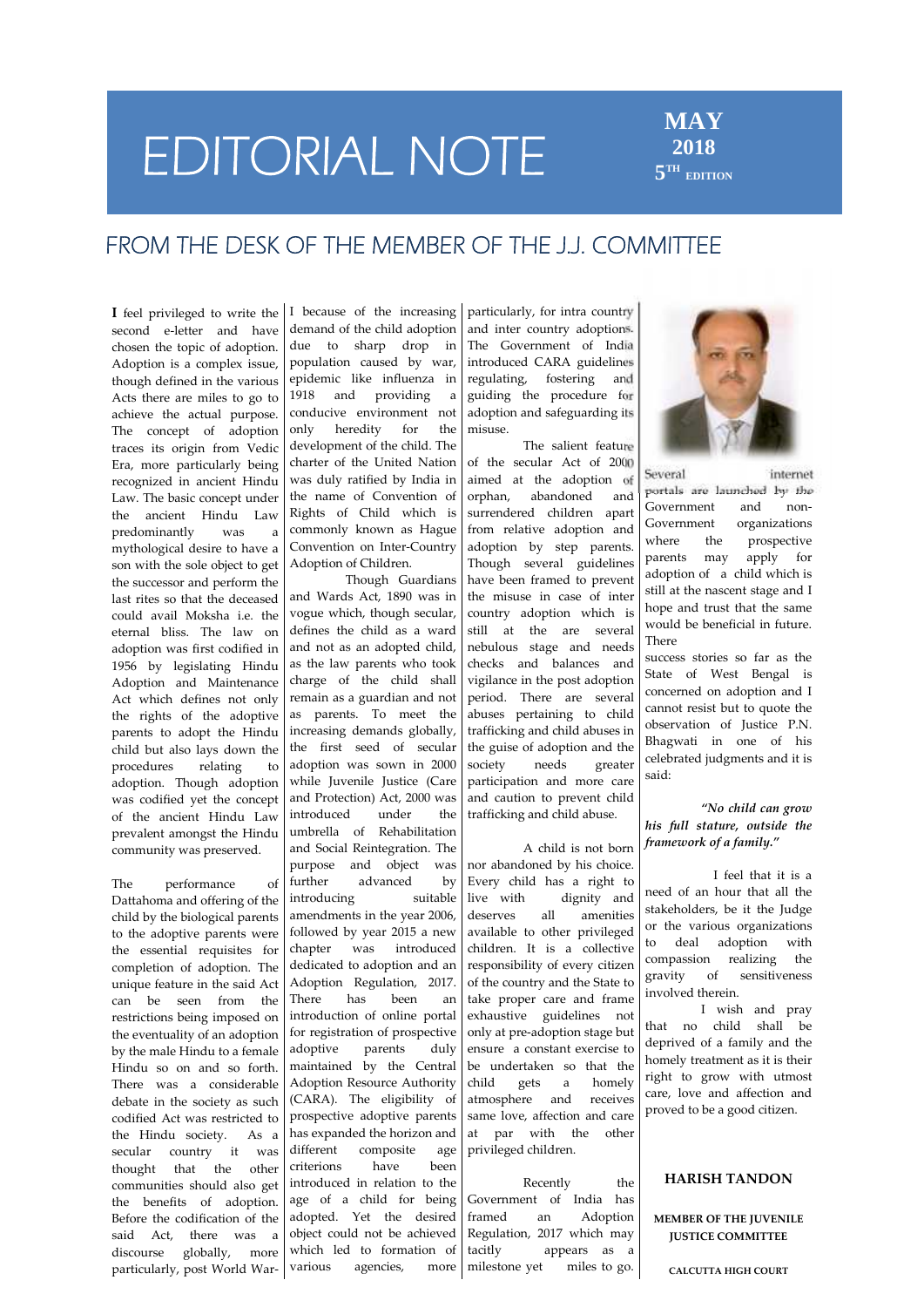

## CATEGORIES OF ADOPTION

- In-Country Adoption.
- Inter-Country Adoption.
- Relative Adoption.

**In case of In-country Relative Adoption**, the prospective adoptive parents have to register for such adoptions in Child Adoption Resource Information and Guidance System and handover relevant documents to **District Child Protection Unit to upload in Child Adoption Resource Information and Guidance System**

**In case of Adoption of child/children by step-parent,** the biological and step parents have to register in Child Adoption Resource Information and Guidance System and provide relevant documents by uploading the same online through CARINGS.

## Specializes Adoption Agencies (SAAs)

| <b>District</b>      | Name                                                                                    |  |  |  |  |  |  |  |  |  |
|----------------------|-----------------------------------------------------------------------------------------|--|--|--|--|--|--|--|--|--|
|                      | <b>Sponsorship</b><br>Lindian<br><b>Society</b><br>and<br>for<br><b>Adoption (ISSA)</b> |  |  |  |  |  |  |  |  |  |
| <b>Kolkutu</b>       | 2. Society for Indian Children's Welfare<br>(SICW)                                      |  |  |  |  |  |  |  |  |  |
|                      | for Rehabilitation<br>Indian Society<br>of<br>в.<br><b>Children (ISRC)</b>              |  |  |  |  |  |  |  |  |  |
| Bankura              | Adibashi<br>Mahila Samity<br>4. Chamtagora<br>(CAMS)                                    |  |  |  |  |  |  |  |  |  |
| <b>Birbhum</b>       | 5. Suri Center for Child Welfare.                                                       |  |  |  |  |  |  |  |  |  |
| Purba                | 6. Nimtouri Tamluk Unnyan Samity                                                        |  |  |  |  |  |  |  |  |  |
| Medinipur            | 7. Vivekananda Lok Shiksha Niketan                                                      |  |  |  |  |  |  |  |  |  |
| <b>Jhargram</b>      | 8. Nivedita Gramin Karma Mandir                                                         |  |  |  |  |  |  |  |  |  |
| Malda.               | 9. Haiderpur Shelter of Malda                                                           |  |  |  |  |  |  |  |  |  |
| South 24 Pgs         | 10. Haripur Amra Sabai Unnayan Samity<br>(HASUS)                                        |  |  |  |  |  |  |  |  |  |
| <b>Purba Burdwan</b> | 11. Asansol Burdwan Seva Kendra (ABSK)                                                  |  |  |  |  |  |  |  |  |  |
| Paschim<br>Burdwan   | 12. Durgapur Indira Pragati Society                                                     |  |  |  |  |  |  |  |  |  |

| <b>District</b>                            | Name                                                                                      |  |  |  |  |  |  |  |  |  |
|--------------------------------------------|-------------------------------------------------------------------------------------------|--|--|--|--|--|--|--|--|--|
| <b>Littme</b><br>Dinajpur                  | 13.Purba Netaji Paliv Rural<br>Development<br><b>Society (PNRDS)</b>                      |  |  |  |  |  |  |  |  |  |
| Coochbehar                                 | 14. New Bharti Club.                                                                      |  |  |  |  |  |  |  |  |  |
| <b>Purulia</b>                             | 15. Bhathandh Mahila Samity (BMS)                                                         |  |  |  |  |  |  |  |  |  |
| Hooghly                                    | 16. Satya Bharti                                                                          |  |  |  |  |  |  |  |  |  |
| Howrah                                     | <b>17.KARUNAW.B Children Welfare Society</b>                                              |  |  |  |  |  |  |  |  |  |
|                                            | 18. Keuti Purba Dharani Biplabi Sangha                                                    |  |  |  |  |  |  |  |  |  |
|                                            | 19. Gondal Para Seva Bharati (no child due to<br>poor infrastructure during last 2 years) |  |  |  |  |  |  |  |  |  |
| Murshidah<br>ad                            | 20. Beldanga Bhagirathi Seva Sadan                                                        |  |  |  |  |  |  |  |  |  |
|                                            | 21. Domkal Vikash Kendra                                                                  |  |  |  |  |  |  |  |  |  |
| Dakshin<br>Dinajpur                        | Nawpara Teor Samaj<br>22.7<br>Kalvan<br>Samity<br>(NTSKS)                                 |  |  |  |  |  |  |  |  |  |
| Norths.                                    | 23. Ramaghat Lions Trust (Started functioning<br>from 09,03,2018s.                        |  |  |  |  |  |  |  |  |  |
| North <sub>24</sub><br><b>THE ROOM AND</b> | 24. Mukti Rebabilitation Centrel Yet to start).                                           |  |  |  |  |  |  |  |  |  |

#### **SAA – CCI LINKAGE**

Efforts have been taken to establish **SAA-CCI Linkage** to bring more orphan/abandoned children in adoption domain. In these system older adoptable who have crossed 6 years but under the age of 18 years and staying in the Child Care Institutions are brought

#### **CRADLE BABY CENTRE**

Department of Woman & Child Development and Social Welfare, Govt. of W.B. is in the process of tying up with the health department for placements of Cradles (Palnas) at PHCs , SHCs , Nursing Homes, Hospitals , Maternity Homes and other public places to ensure safe abandonment of children, whom biological

under the purview adoption process So far **124** such children have been identified and uploaded in CARINGS in the beginning of 2018. 1 girl child sends to pre adoption foster care at Chandan Nagar Hooghly from Vidyasagar Balika Bhavan (Paschim Medinipur).

parent(s) want to relinquish due to social  $\&$  emotional factors beyond their control and not willing to come forward to surrender them.

All the functioning SAAs have already setup cradle centre with in premises to receive abandoned children.

#### **SENSITIZATION PROGRAMME WITH Ld. DISTRICT JUDGES**

Sensitization work shop on adoption is being held with all Ld. Competent courts of West Bengal for the last 2 years. This is being District Judges to reduce the number of pending adoption cases in carried out with the help of W. Bengal Judicial Academy. **ADOPTIVE PARENTS MEET**

Since 2015, every year Adoptive Parents Meet have been organised to monitor the condition of adopted children to create a platform where the adoptee parents share the experiences of their journey with

the prospective adoptive parents and other stakeholders of adoption and also.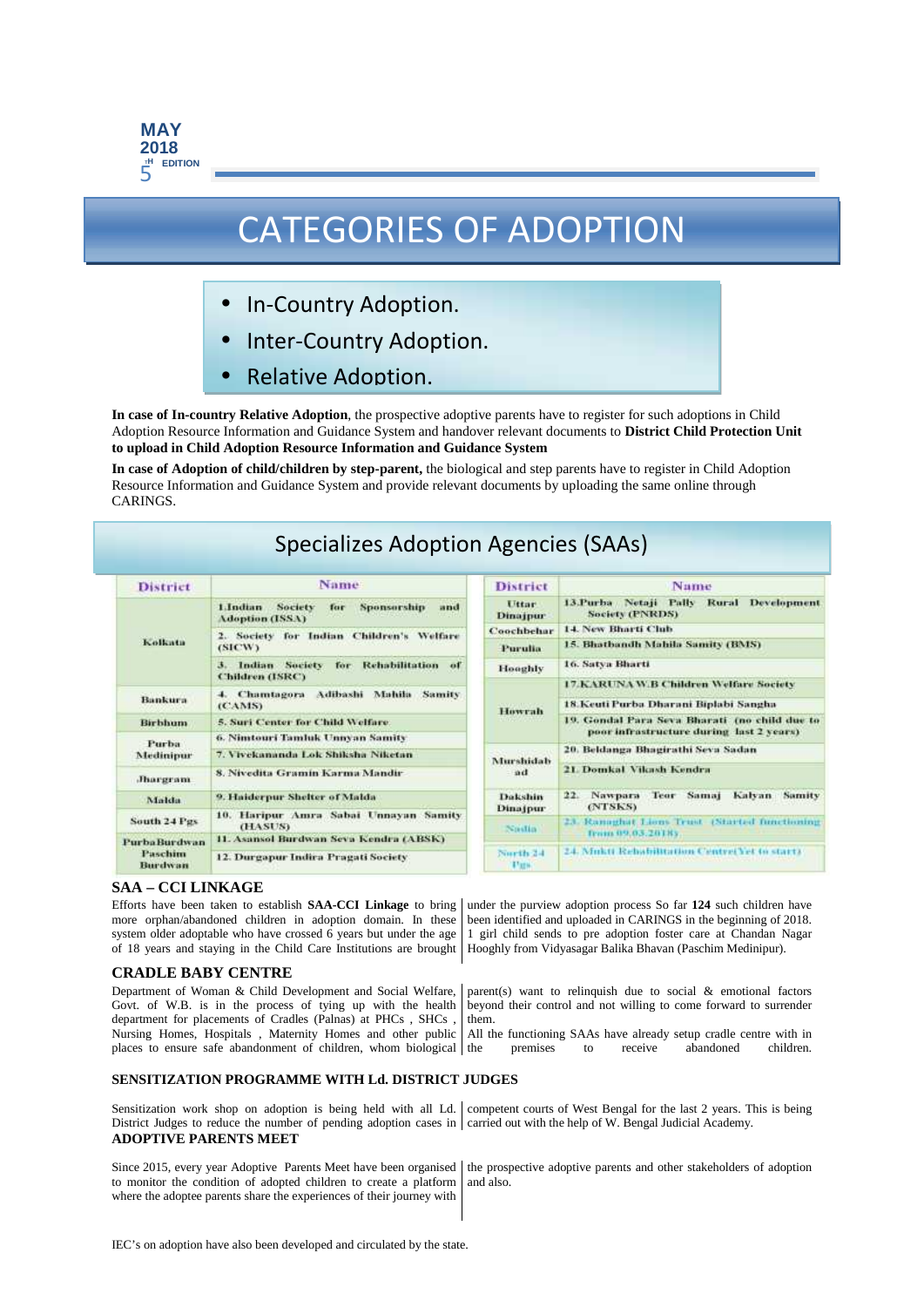

## Process Relating to In-Country Adoption

- Step Self registration by PAPs online in CARINGS
- **Extep Uploading Documents by PAPs in CARINGS**
- Step  **Conducting and approval of Home Study Report**
- Step Child Referral and Reservation through CARINGS
- **Step** •Approval by Adoption Committee
- Step Child Acceptance by PAPs
- Step **•Pre-Adoption Foster Care**
- Step Court Order and Birth Certificate
- Step Post- Adoption Follow-up till 2 years

## Process Relating Inter-Country Adoption

- Step Registration of PAPs in CARINGS by AFAA/CA
- Step  **Uploading of Documents by AFAA/CA**
- Step **•Initial approval by CARA**
- Step Child Referral and Reservation through CARINGS
- Step Child Acceptance by PAPs
- Step  **NOC by CARA**
- Step **•Pre-Adoption Foster Care**
- Step Court Order, Conformity Certificate, Passport & Visa for the child
- Step <sup>9</sup> •Child Arrival, Citizenship, Post- Adoption Follow-up till 2 years

#### **PROCEDURE RELATED TO ORPHAN OR ABANDONED CHILD**

- Produced before the Committee within twenty-four hours (excluding the time necessary for the journey)
- Issue an order in **Form 18 for short term placement and interim care of the child**, **publication of the particulars and photograph of an orphan or abandoned child** by  $DCPI$  in **pational powspapers** within seventy two bours  $\bullet$ DCPU in **national newspapers** within seventy two hours from the time of receiving the child
- In case where the child is from another State, the publication shall be done in the known place of origin of

#### **PROCEDURE RELATED TO SURRENDERED CHILD**

- When a parent or guardian, wishes to **surrender a child under sub-section (1) of section 35 of the Act**, such parent or guardian shall make an application to the committee in Form  $23$ **Committee in Form 23.**
- If a child born to a married couple is to be surrendered, both parents shall sign the Deed of Surrender and in case one of them is dead, death certificate is required to be furnished in respect of the deceased parent.
- $\div$  If a child born to a married couple is to be surrendered by one biological parent and the whereabouts of the other parent are not known, the child shall be treated as abandoned child and further procedures in accordance with regulation 6 of these regulations shall be followed.
- In case of a child born out of wedlock, only the mother can surrender the child and if the mother is a minor, the Deed of Surrender shall be signed by an accompanying adult as the witness. If the surrender is by a person other than the biological parents who is not appointed as a guardian by a

the child in the local language publications shall be facilitated by State Adoption Resource Agency concerned

- Time frame for publication is within two or four months in the case of an abandoned child less than two or four years of age respectively
- within two or four months in the case of an abandoned child less than two or four years of age respectively
- Where the parents of the child are traced, the procedure for restoration of the child shall be as per **rule 82** of these rules

court of law, the child shall be treated as abandoned child and further procedures in accordance with regulation 6 shall be followed.

- The Specialised Adoption Agency and the Child Welfare Committee shall ensure that a copy of the Deed of Surrender is given to the surrendering parents or person. The Specialised Adoption Agency and the Child Welfare Committee shall ensure that the surrendering parents or the legal guardian is made aware that they can reclaim the surrendered child only within a period of sixty days from the date of surrender.
- No public notice or advertisement shall be issued in the case of a surrendered child.
- The Child Welfare Committee shall issue an order signed by at least three members declaring the surrendered child as legally free for adoption after the expiry of sixty days from the date of surrender, in the format at Schedule I.

At present there are 23 operational Specialized Adoption Agencies in the state. All of them are NGO run.Approval has also been received from the Govt. of India to start Govt. run SAAs in six (6) districts of W.B. namely Alipurduar, Jalpaiguri, Howrah, Hooghly, Paschim Medinipur, Purulia which will be operationalized in the current financial year. The details are as follows: